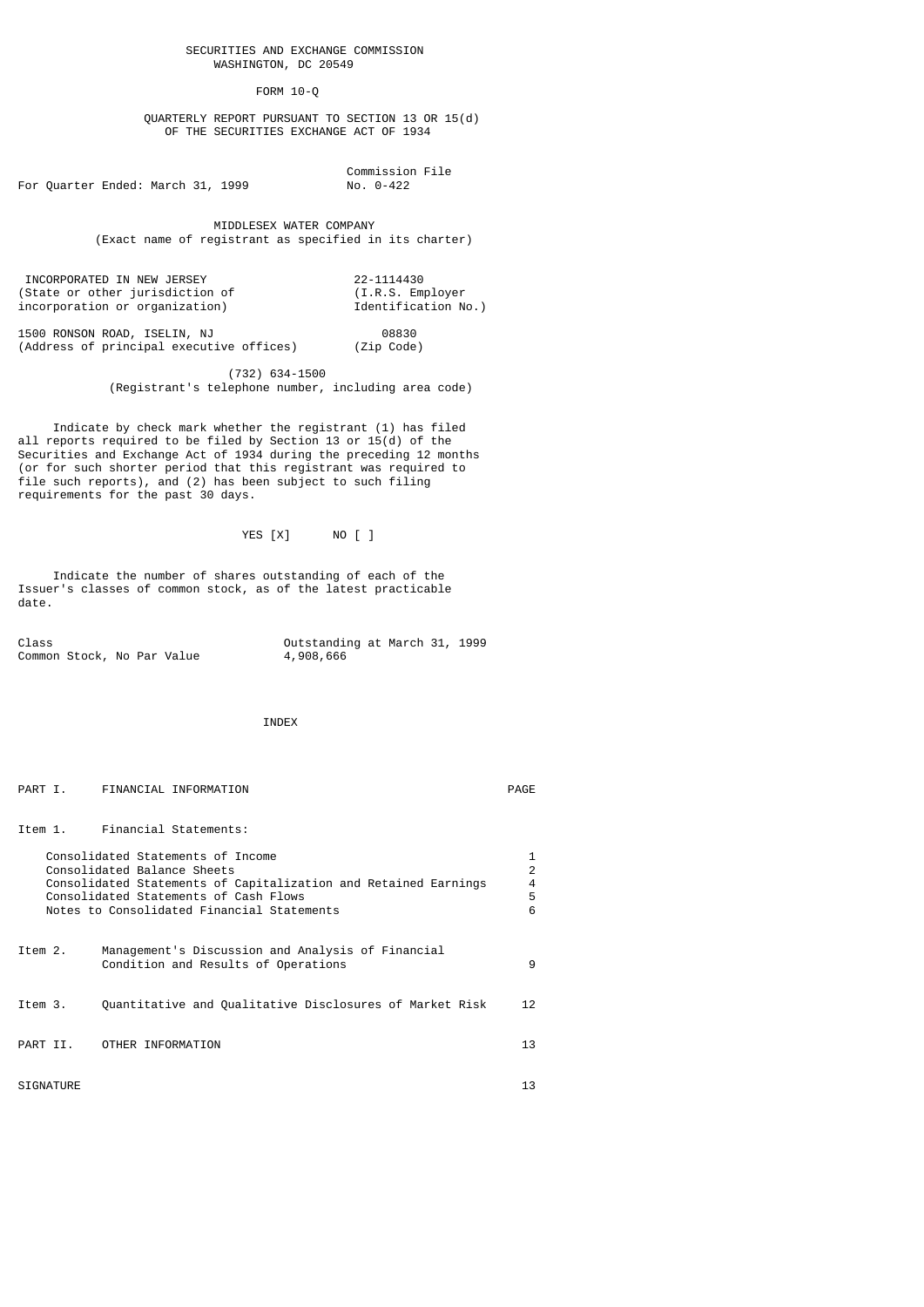# PART I. - FINANCIAL INFORMATION

### MIDDLESEX WATER COMPANY CONSOLIDATED STATEMENTS OF INCOME (Unaudited)

|                                                  | Three Months<br>Ended March 31, |             | Twelve Months<br>Ended March 31,                    |              |  |  |  |
|--------------------------------------------------|---------------------------------|-------------|-----------------------------------------------------|--------------|--|--|--|
|                                                  | 1999                            | 1998        | 1999                                                | 1998         |  |  |  |
| Operating Revenues                               |                                 |             | \$11,679,893 \$ 9,769,139 \$44,968,720 \$40,727,238 |              |  |  |  |
| Operating Expenses:                              |                                 |             |                                                     |              |  |  |  |
| Operation                                        | 6,207,458                       | 4,588,621   | 21, 426, 309                                        | 18, 161, 555 |  |  |  |
| Maintenance                                      | 640,497                         | 327,865     | 2,027,989                                           | 1,707,952    |  |  |  |
| Depreciation                                     | 860,875                         | 808,084     | 3, 337, 460                                         | 3, 123, 444  |  |  |  |
| Other Taxes                                      | 1,529,849                       | 1, 414, 457 | 6, 217, 111                                         | 5,804,928    |  |  |  |
| Federal Income Taxes                             | 495,198                         | 682,250     | 2,812,236                                           | 3,166,635    |  |  |  |
| Total Operating Expenses                         | 9,733,877                       | 7,821,277   | 35, 821, 105                                        | 31, 964, 514 |  |  |  |
| Operating Income                                 | 1,946,016                       | 1,947,862   | 9, 147, 615                                         | 8,762,724    |  |  |  |
| Other Income:<br>Allowance for funds Used        |                                 |             |                                                     |              |  |  |  |
| During Construction                              | 486,222                         | 133,803     | 1,402,463                                           | 275,718      |  |  |  |
| Other-Net                                        | 212,978                         | 39,107      | 919,193                                             | 177,276      |  |  |  |
| Total Other Income                               | 699,200                         | 172,910     | 2,321,656                                           | 452,994      |  |  |  |
| Income Before Interest Charges                   | 2,645,216                       | 2,120,772   | 11,469,271                                          | 9, 215, 718  |  |  |  |
| Interest Charges                                 | 1,152,007                       | 857,521     | 4,718,087                                           | 3,373,586    |  |  |  |
| Net Income                                       | 1,493,209                       | 1, 263, 251 | 6,751,184                                           | 5,842,132    |  |  |  |
| Preferred Stock Dividend<br>Requirements         | 79,697                          | 79,697      | 318,786                                             | 265,992      |  |  |  |
|                                                  |                                 |             |                                                     |              |  |  |  |
| Earnings Applicable to<br>Common Stock           | \$1,413,512 \$1,183,554         |             | 6, 432, 398                                         | 5,576,140    |  |  |  |
| Earnings and Dividends per Share of Common Stock |                                 |             |                                                     |              |  |  |  |
| Earnings per Share:                              |                                 |             |                                                     |              |  |  |  |
| Basic                                            | \$0.29                          | \$0.28      | \$1.43                                              | \$1.31       |  |  |  |
| Diluted                                          | \$0.29                          | \$0.28      | \$1.42                                              | \$1.30       |  |  |  |
| Average Number of Common Shares Outstanding      |                                 |             |                                                     |              |  |  |  |
| Basic                                            | 4,902,005                       | 4,290,681   | 4,504,617                                           | 4,254,819    |  |  |  |
| Diluted                                          | 5, 128, 431                     | 4,517,107   | 4,731,043                                           | 4,435,868    |  |  |  |
| Dividends Paid per Share                         | $$0.29$ $1/2$                   | $$0.28$ 1/2 | \$1.16                                              | \$1.13       |  |  |  |

See Notes to Consolidated Financial Statements.

-1-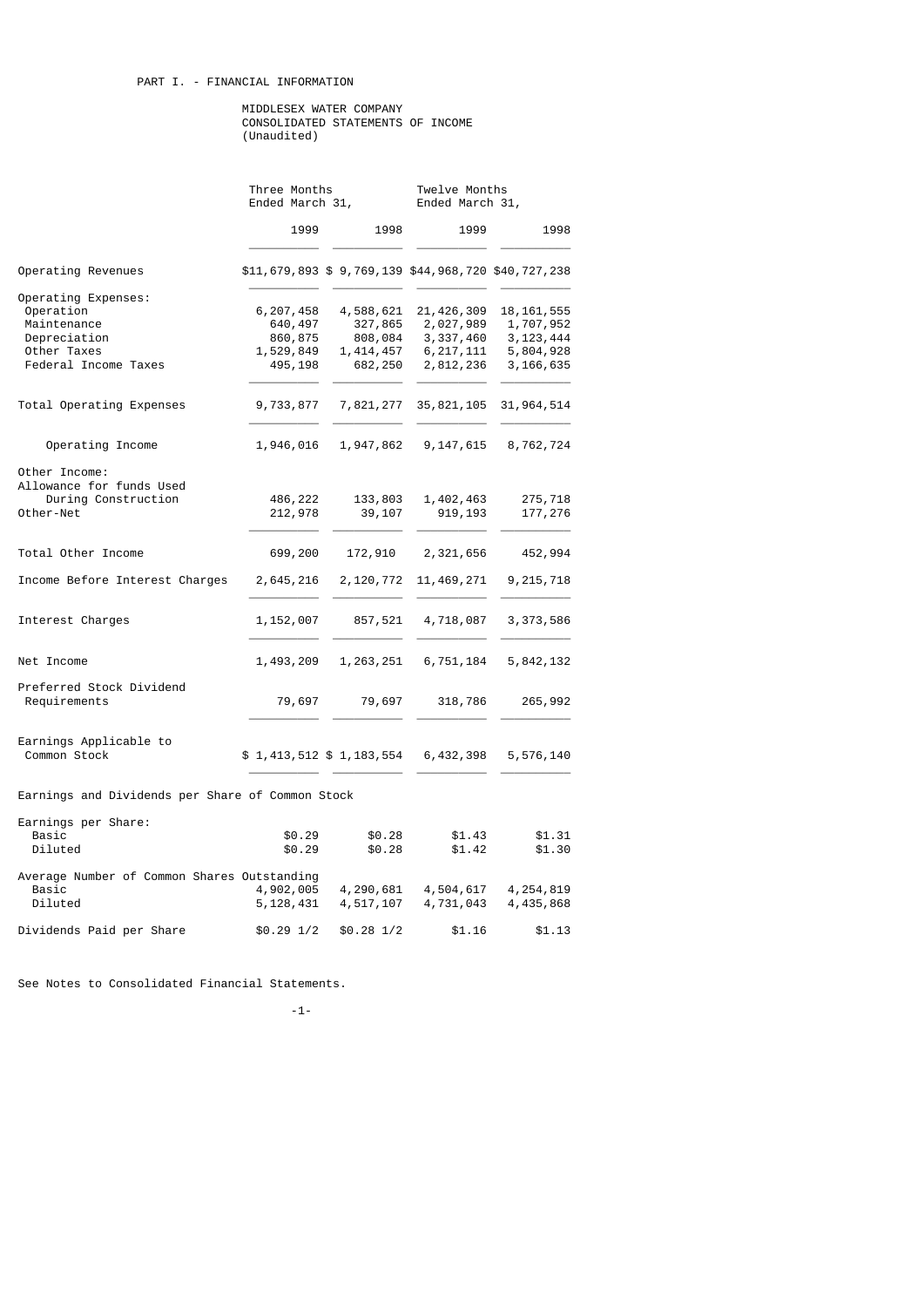# ASSETS AND OTHER DEBITS

| UTILITY PLANT:<br>Water Production                                | (Unaudited)<br>\$28,193,214<br>118,827,828 |               |
|-------------------------------------------------------------------|--------------------------------------------|---------------|
|                                                                   |                                            |               |
|                                                                   |                                            |               |
|                                                                   |                                            | \$28,154,961  |
| Transmission and Distribution                                     |                                            | 118, 234, 900 |
| General                                                           | 19,387,014                                 | 19,300,406    |
| Construction Work in Progress                                     | 31, 647, 407                               | 25,794,061    |
| <b>TOTAL</b>                                                      | 198,055,463                                | 191, 484, 328 |
| Less Accumulated Depreciation                                     | 33,099,847                                 | 32, 367, 936  |
| UTILITY PLANT-NET                                                 | 164, 955, 616                              | 159, 116, 392 |
| NONUTILITY ASSETS-NET                                             | 4,085,072                                  | 3,710,437     |
| <b>CURRENT ASSETS:</b>                                            |                                            |               |
| Cash and Cash Equivalents                                         | 8,588,217                                  | 9,388,822     |
| Temporary Cash Investments-Restricted                             | 4, 461, 255                                | 9,776,072     |
| Accounts Receivable-Net                                           | 4,509,346                                  | 4,886,067     |
| Unbilled Revenues                                                 | 2, 254, 108                                | 2, 298, 148   |
| Materials and Supplies                                            | 967,981                                    | 906,866       |
| Prepayments and Other Current Assets                              | 522,920                                    | 528,348       |
| TOTAL CURRENT ASSETS                                              | 21,303,827                                 | 27,784,323    |
| DEFERRED CHARGES:                                                 |                                            |               |
| Unamortized Debt Expense                                          | 3, 110, 448                                | 3,143,384     |
| Preliminary Survey and Investigation Charges<br>Regulatory Assets | 313,268                                    | 276,202       |
| Income Taxes                                                      | 5,863,752                                  | 5,788,752     |
| Post Retirement Costs                                             | 1, 192, 540                                | 1,214,092     |
| Other                                                             | 2, 295, 467                                | 2,467,674     |
| TOTAL DEFERRED CHARGES                                            | 12,775,475                                 | 12,890,104    |
| TOTAL                                                             | \$203,119,990                              | \$203,501,256 |

See Notes to Consolidated Financial Statements.

## -2-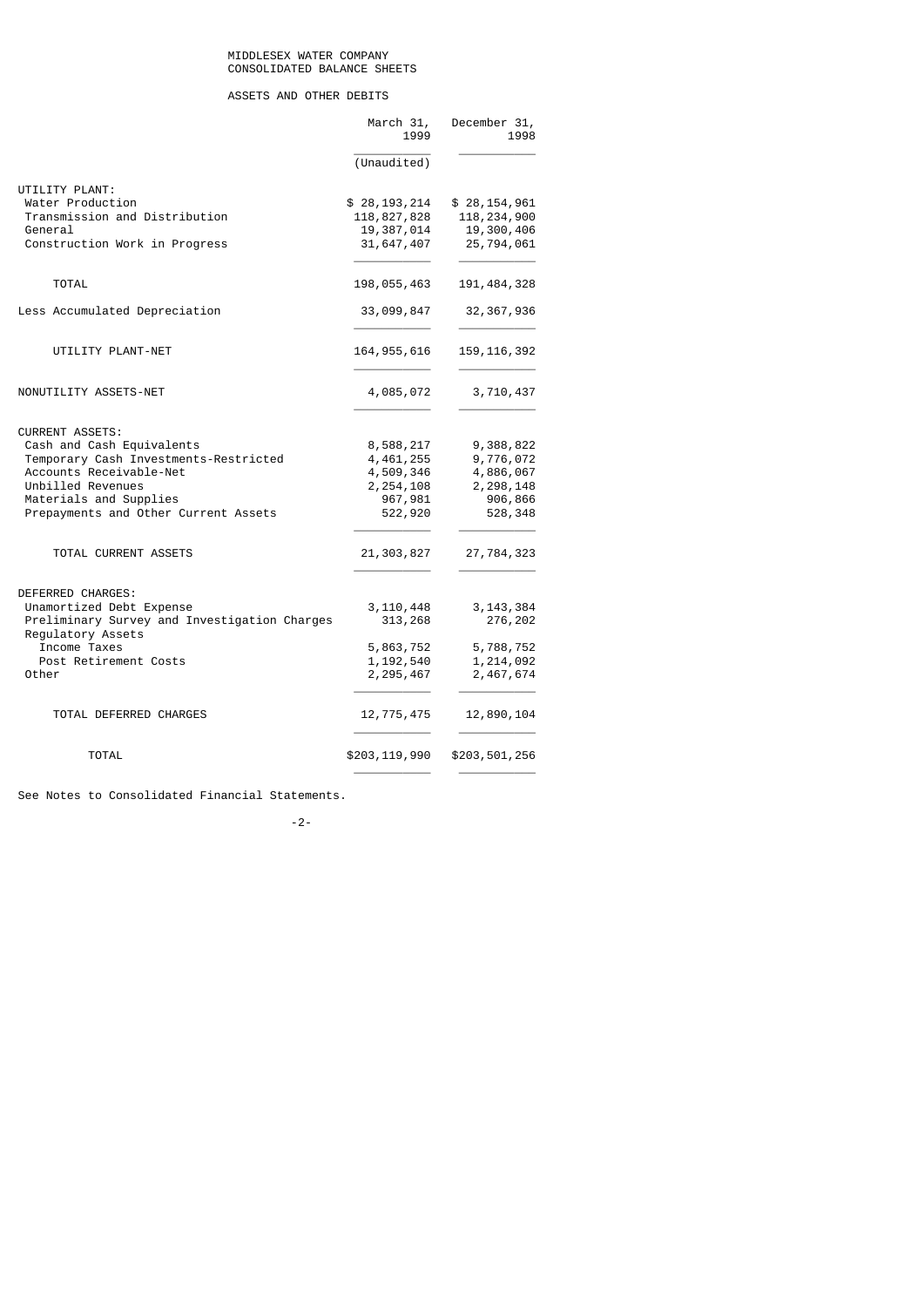# LIABILITIES AND OTHER CREDITS

|                                                                                                                                                                                        | March 31,<br>1999                                               | December 31,<br>1998                                                    |
|----------------------------------------------------------------------------------------------------------------------------------------------------------------------------------------|-----------------------------------------------------------------|-------------------------------------------------------------------------|
|                                                                                                                                                                                        | (Unaudited)                                                     |                                                                         |
| CAPITALIZATION(see accompanying statements)                                                                                                                                            | \$149,973,903                                                   | \$149,756,614                                                           |
| CURRENT LIABILITIES:<br>Current Portion of Long-term Debt<br>Notes Payable<br>Accounts Payable<br>Taxes Accrued<br>Interest Accrued<br>Other                                           | 88,000<br>0<br>2,660,459<br>6,854,274<br>689,255<br>1,672,998   | 71,730<br>1,000,000<br>3,373 595<br>5,220,669<br>1,701,330<br>1,832,737 |
| TOTAL CURRENT LIABILITIES                                                                                                                                                              | 11,964,986                                                      | 13,200,061                                                              |
| DEFERRED CREDITS:<br>Customer Advances for Construction<br>Accumulated Deferred Investment Tax Credits<br>Accumulated Deferred Federal Income Taxes<br>Employee Benefit Plans<br>Other | 10,810,436<br>2, 147, 465<br>12,006,189<br>3,991,847<br>804,669 | 11, 275, 660<br>2, 165, 384<br>12,070,474<br>3,762,516<br>791,460       |
| TOTAL DEFERRED CREDITS                                                                                                                                                                 | 29,760,606                                                      | 30,065,494                                                              |
| CONTRIBUTIONS IN AID OF CONSTRUCTION                                                                                                                                                   | 11, 420, 495                                                    | 10,479,087                                                              |
| <b>TOTAL</b>                                                                                                                                                                           | \$203,119,990                                                   | \$203,501,256                                                           |

See Notes to Consolidated Financial Statements.

-3-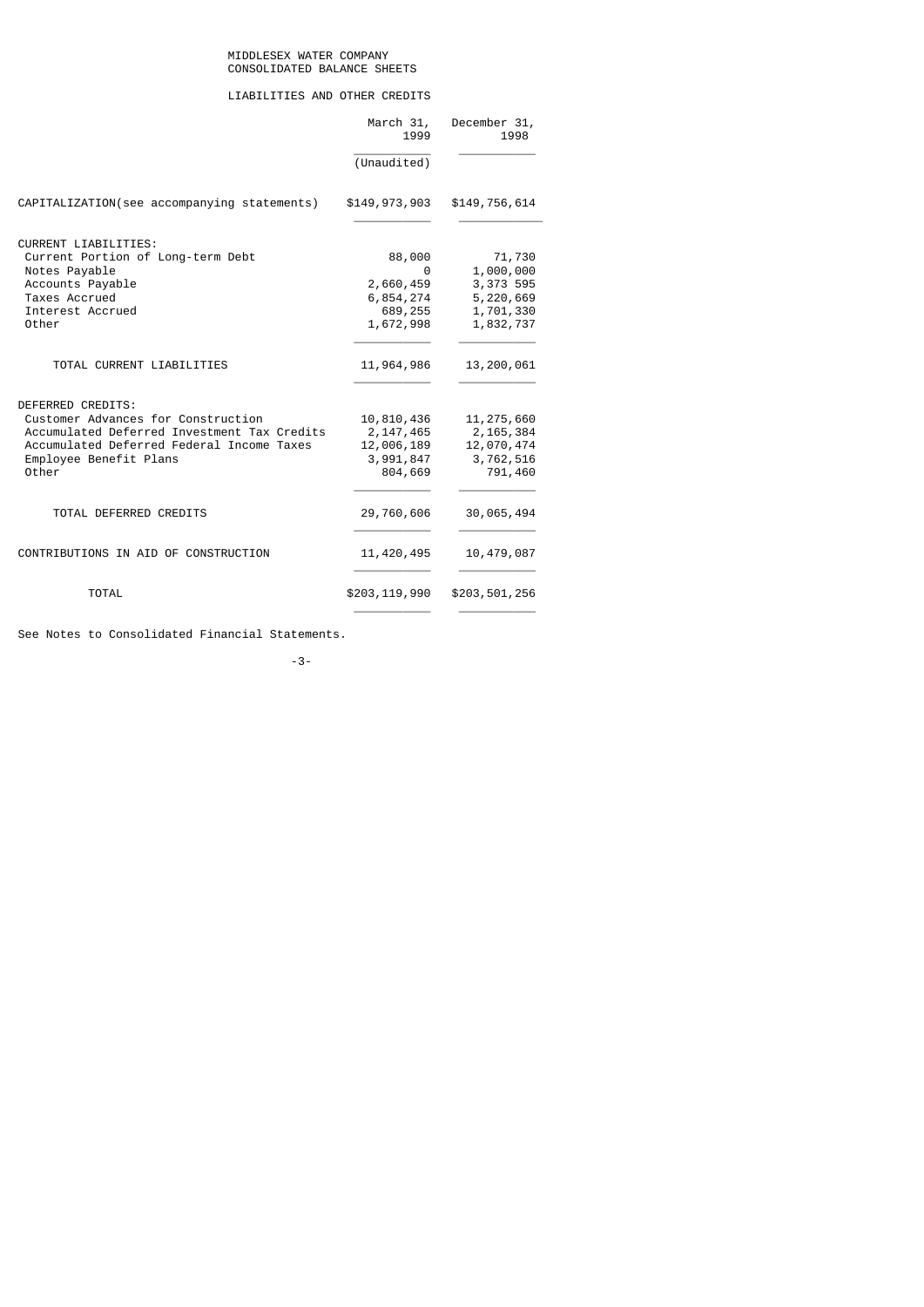|                                                                                                                                                                                                | March 31,<br>1999            | December 31,<br>1998         |
|------------------------------------------------------------------------------------------------------------------------------------------------------------------------------------------------|------------------------------|------------------------------|
|                                                                                                                                                                                                | (Unaudited)                  |                              |
| CAPITALIZATION:<br>Common Stock, No Par Value<br>Shares Authorized, 10,000,000<br>Shares Outstanding-1999, 4, 908, 666<br>1998, 4, 897, 069<br>Retained Earnings                               | \$45,793,862<br>21, 180, 452 | \$45,507,172<br>21, 222, 294 |
|                                                                                                                                                                                                |                              |                              |
| TOTAL COMMON EQUITY                                                                                                                                                                            | 66, 974, 314                 | 66,729,466                   |
| Cumulative Preference Stock, No Par Value<br>Shares Authorized, 100, 000; Shares Outstanding, None<br>Cumulative Preferred Stock, No Par Value,<br>Shares Authorized - 149,980<br>Convertible: |                              |                              |
| Shares Outstanding,\$7.00 Series - 14,881                                                                                                                                                      | 1,562,505                    | 1,562,505                    |
| Shares Outstanding, \$8.00 Series - 20,000<br>Nonredeemable:                                                                                                                                   | 2,331,430                    | 2,331,430                    |
| Shares Outstanding,\$7.00 Series - 1,017                                                                                                                                                       | 101,700                      | 101,700                      |
| Shares Outstanding, \$4.75 Series - 10,000                                                                                                                                                     | 1,000,000                    | 1,000,000                    |
| TOTAL CUMULATIVE PREFERRED STOCK                                                                                                                                                               | 4,995,635                    | 4,995,635                    |
| Long-term Debt:                                                                                                                                                                                |                              |                              |
| 8.02% Amortizing Secured Note,<br>due December 20, 2021<br>First Mortgage Bonds:                                                                                                               | 3,406,954                    | 3,418,243                    |
| 7.25%, Series R, due July 1, 2021                                                                                                                                                              | 6,000,000                    | 6,000,000                    |
| 5.20%, Series S, due October 1, 2022                                                                                                                                                           | 12,000,000                   | 12,000,000                   |
| 5.25%, Series T, due October 1, 2023                                                                                                                                                           | 6,500,000                    | 6,500,000                    |
| 6.40%, Series U, due February 1, 2009                                                                                                                                                          | 15,000,000                   | 15,000,000                   |
| 5.25%, Series V, due February 1,2029                                                                                                                                                           | 10,000,000                   | 10,000,000                   |
| 5.35%, Series W, due February 1,2038<br>0.00%, Series X, due August 1, 2018                                                                                                                    | 23,000,000<br>1,050,000      | 23,000,000                   |
| 4.53%, Series Y, due August 1, 2018                                                                                                                                                            | 1,135,000                    | 1,050,000<br>1,135,000       |
| SUBTOTAL LONG-TERM DEBT<br>Less: Current Portion of Long-term Debt                                                                                                                             | 78,091,954<br>(88,000)       | 78, 103, 243<br>(71, 730)    |
| TOTAL LONG-TERM DEBT                                                                                                                                                                           | 78,003,954                   | 78,031,513                   |
| TOTAL CAPITALIZATION                                                                                                                                                                           | \$149,973,903                | \$149,756,614                |

|                                | Three Months Ended<br>March 31,<br>1999 | Year Ended<br>December 31,<br>1998 |
|--------------------------------|-----------------------------------------|------------------------------------|
|                                | (Unaudited)                             |                                    |
| RETAINED EARNINGS:             |                                         |                                    |
| BALANCE AT BEGINNING OF PERIOD | \$21,222,294                            | \$20,087,065                       |
| Net Income                     | 1,493,209                               | 6,521,226                          |
| <b>TOTAL</b>                   | 22,715,503                              | 26,608,291                         |
| Cash Dividends:                |                                         |                                    |
| Cumulative Preferred Stock     | 79,697                                  | 318,751                            |
| Common Stock                   | 1,445,197                               | 4,987,013                          |
| Common Stock Expenses          | 10,157                                  | 80,233                             |
| TOTAL DEDUCTIONS               | 1,535,051                               | 5,385,997                          |
| BALANCE AT END OF PERIOD       | \$21,180,452                            | \$21,222,294                       |
|                                |                                         |                                    |

See Notes to Consolidated Financial Statements.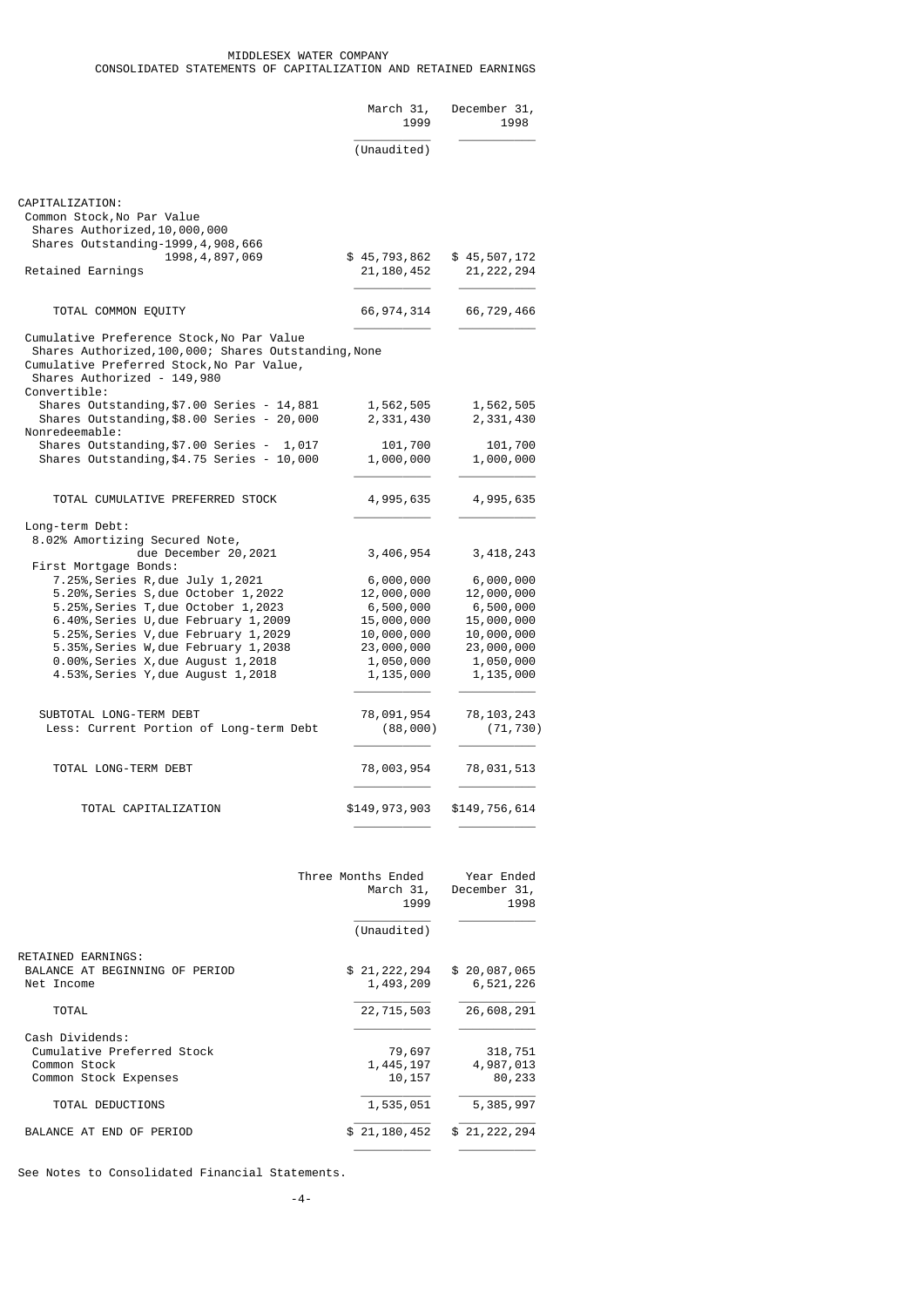### MIDDLESEX WATER COMPANY CONSOLIDATED STATEMENTS OF CASH FLOWS (Unaudited)

|                                                                                               |          | Three Months Ended March 31,<br>1999 |          | 1998                    |          | Twelve Months Ended March 31<br>1999 | 1998                         |
|-----------------------------------------------------------------------------------------------|----------|--------------------------------------|----------|-------------------------|----------|--------------------------------------|------------------------------|
| CASH FLOWS FROM OPERATING ACTIVITIES:<br>Net Income<br>Adjustments To Reconcile Net Income to | \$       | 1,493,209                            |          | \$1,263,251             |          | \$6,751,184                          | \$5,842,132                  |
| Net Cash Provided by Operating Activities:                                                    |          |                                      |          |                         |          |                                      |                              |
| Depreciation and Amortization                                                                 |          | 942,050                              |          | 883,724                 |          | 3,854,933                            | 3, 256, 534                  |
| Provision for Deferred Income Taxes                                                           |          | (139, 285)                           |          | 106,947                 |          | (111, 256)                           | 680,931                      |
| Allowance for Funds Used During Construction<br>Changes in Current Assets and Liabilities:    |          | (486, 222)                           |          | (133, 803)              |          | (1, 402, 463)                        | (275, 718)                   |
| Accounts Receivable                                                                           |          | 376,721                              |          | (289, 638)              |          | (424, 848)                           | (56, 198)                    |
| Accounts Payable                                                                              |          | (713, 136)                           |          | (658, 286)              |          | 127,712                              | 1,835,348                    |
| <b>Accrued Taxes</b>                                                                          |          | 1,633,605                            |          | 1,387,294               |          | 324,891                              | 770,070                      |
| Accrued Interest                                                                              |          | (1, 012, 075)                        |          | (607, 804)              |          | 113,498                              | 121,985                      |
| Unbilled Revenues                                                                             |          | 44,040                               |          | (32, 894)               |          | (45, 280)                            | (2,619)                      |
| Employee Benefit Plans                                                                        |          | 229,331                              |          | 238,067                 |          | 1,006,544                            | 889,401                      |
| Other-Net                                                                                     |          | (193, 199)                           |          | (464, 704)              |          | 705,171                              | (216, 968)                   |
| NET CASH PROVIDED BY OPERATING ACTIVITIES                                                     |          | 2,175,039                            |          | 1,692,154               |          | 10,900,086                           | 12,844,898                   |
| CASH FLOWS FROM INVESTING ACTIVITIES:<br>Utility Plant Expenditures (Excludes Allowance       |          |                                      |          |                         |          |                                      |                              |
| for Funds Used During Construction)                                                           |          | (6, 207, 508)                        |          | (4, 766, 355)           |          | (27, 716, 434)                       | (14, 213, 285)               |
| Cash from Acquisition of Subsidiary                                                           |          | 0                                    |          | 0                       |          | 0                                    | 158,436                      |
| Note Receivable                                                                               |          | 12,875                               |          | (15, 112)               |          | (1, 591, 078)                        | (9, 149)                     |
| Preliminary Survey and Investigation Charges                                                  |          | (37, 066)                            |          | 8,275                   |          | (107, 893)                           | (316, 165)                   |
| Other-Net                                                                                     |          | (274, 189)                           |          | (13, 128)               |          | (915, 666)                           | (1, 237, 051)                |
| NET CASH USED IN INVESTING ACTIVITIES                                                         |          | (6, 505, 888)                        |          | (4, 786, 320)           |          | (30, 331, 071)                       | (15, 617, 214)               |
|                                                                                               |          |                                      |          |                         |          |                                      |                              |
| CASH FLOWS FROM FINANCING ACTIVITIES:                                                         |          |                                      |          |                         |          |                                      |                              |
| Redemption of Long-term Debt<br>Proceeds from Issuance of Long-term Debt                      |          | (11, 289)<br>0                       |          | (10, 321)<br>23,000,000 |          | (43, 678)<br>2,185,000               | (42, 665)<br>23,000,000      |
| Short-term Bank Borrowings                                                                    |          | (1,000,000)                          |          | 2,498,913               |          | (3,063,614)                          | 2,498,913                    |
| Deferred Debit Issuance Expenses                                                              |          | (1, 107)                             |          | 0                       |          | (503, 307)                           | 0                            |
| Temporary Cash Investments-Restricted                                                         |          | 5,314,817                            |          | (22, 876, 152)          |          | 18,633,684                           | (23,086,827)                 |
| Proceeds from Issuance of Common Stock-Net                                                    |          | 276,532                              |          | 727,155                 |          | 13,837,833                           | 1,613,512                    |
| Payment of Common Dividends                                                                   |          | (1,445,197)                          |          | (1, 221, 971)           |          | (5, 210, 239)                        | (4, 805, 227)                |
| Payment of Preferred Dividends                                                                |          | (79, 696)                            |          | (79, 662)               |          | (318, 785)                           | (279, 291)                   |
| Customer Advances and Contributions-Net                                                       |          | 476,184                              |          | (36, 608)               |          | 1,081,826                            | 1,130,661                    |
| NET CASH PROVIDED BY FINANCING ACTIVITIES                                                     |          | 3,530,244                            |          | 2,001,354               |          | 26,598,720                           | 29,076                       |
| NET CHANGE IN CASH AND CASH EQUIVALENTS                                                       |          | (800, 605)                           |          | (1,092,812)             |          | 7, 167, 735                          | (2, 743, 240)                |
|                                                                                               |          |                                      |          |                         |          |                                      |                              |
| CASH AND CASH EQUIVALENTS AT<br>BEGINNING OF PERIOD                                           |          | 9,388,822                            |          | 2,513,294               |          | 1,420,482                            | 4, 163, 722                  |
| CASH AND CASH EQUIVALENTS AT<br>END OF PERIOD                                                 | \$       | 8,588,217                            |          | \$1,420,482             |          | 8,588,217                            | \$<br>1,420,482              |
| SUPPLEMENTAL DISCLOSURE OF CASH FLOWS INFORMATION:                                            |          |                                      |          |                         |          |                                      |                              |
| Cash Paid During the Period for:                                                              |          |                                      |          |                         |          |                                      |                              |
| Interest(net of amounts capitalized)<br>Income Taxes                                          | \$<br>\$ | 1,644,621<br>150,500                 | \$<br>\$ | 1,407,200<br>359,000    | \$<br>\$ | 3,047,999<br>2,954,475               | \$<br>2,942,889<br>2,061,200 |

See Notes to Consolidated Financial Statements.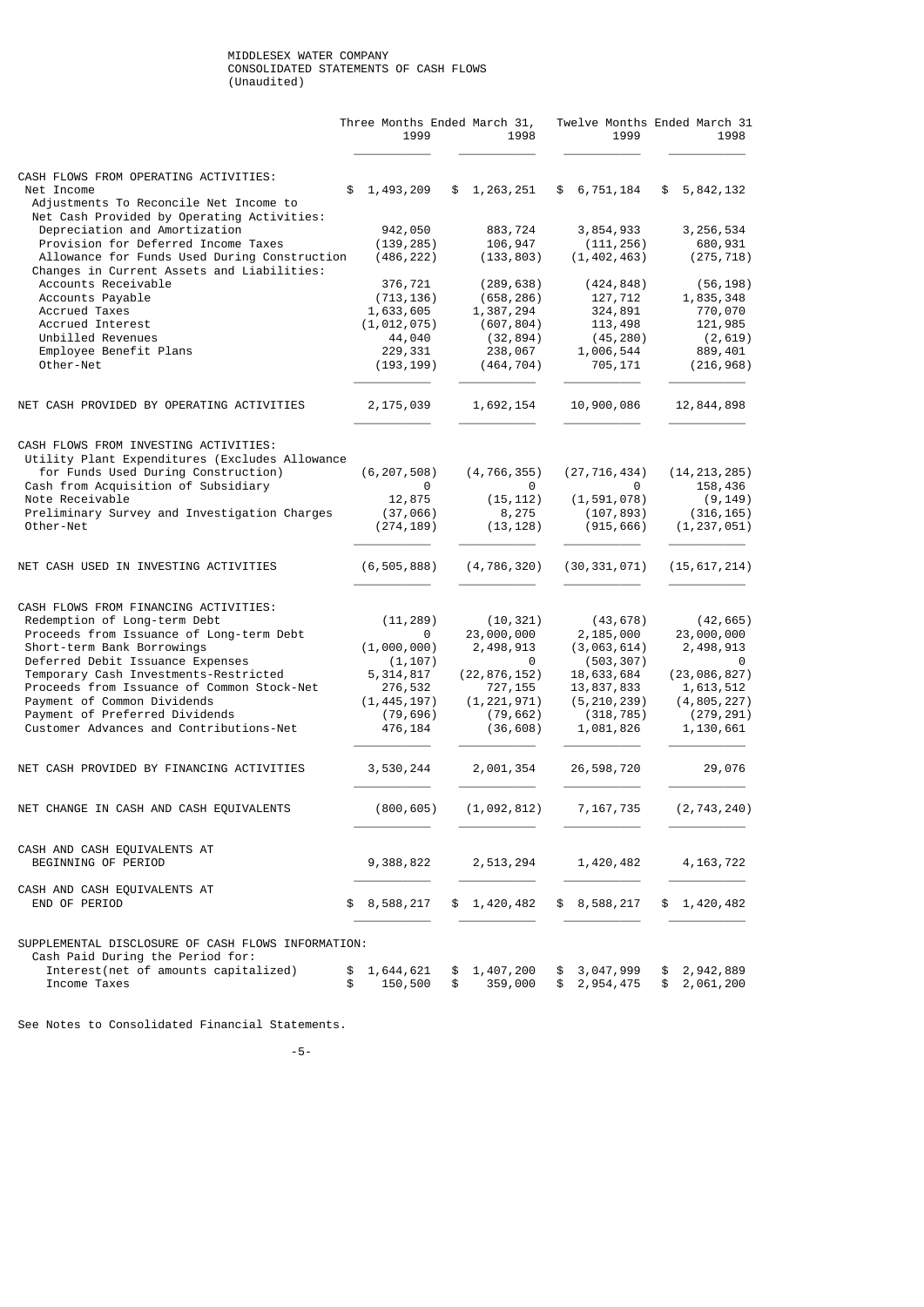### MIDDLESEX WATER COMPANY

## NOTES TO CONSOLIDATED FINANCIAL STATEMENTS

## Note 1 - Summary of Significant Accounting Policies

Organization - Middlesex Water Company (Middlesex) is the parent company and sole shareholder of Tidewater Utilities, Inc. (Tidewater), Pinelands Water Company, Pinelands Wastewater Company, Utility Service Affiliates, Inc. (USA), and Utility Service Affiliates (Perth Amboy) Inc. (USA-PA). Public Water Supply Company, Inc. (Public) and White Marsh Environmental Systems, Inc. are wholly owned subsidiaries of Tidewater. The financial statements for Middlesex and its wholly owned subsidiaries (the Company) are reported on a consolidated basis. All intercompany accounts and transactions have been eliminated.

The consolidated notes accompanying the 1998 Form 10-K are applicable to this report and, in the opinion of the Company, the accompanying unaudited consolidated financial statements contain all adjustments (consisting of only normal recurring accruals) necessary to present fairly the financial position as of March 31, 1999 and the results of operations and its cash flows for the periods ended March 31, 1999 and 1998. Information included in the Balance Sheet as of December 31, 1998, has been derived from the Company's audited financial statements included in its annual report on Form 10-K for the year ended December 31, 1998.

### Note 2 - Regulatory Matters

On May 12, 1999, the New Jersey Board of Public Utilities approved an 11.5% or \$4.3 million base rate increase for Middlesex. The purpose of the increase is to allow Middlesex the opportunity to earn a return on and recover the capital investment in the upgrade and expansion of the Carl J. Olsen Water Treatment Plant. This project was necessary to meet the new and anticipated regulatory standards concerning water quality and to increase the plant's production capacity.

### Note 3 - Capitalization

Common Stock - During the three months ended March 31, 1999, 11,597 common shares (\$0.3 million) were issued under the Company's Dividend Reinvestment and Common Stock Purchase Plan.

### Note 4 - Earnings Per Share

Basic earnings per share (EPS) are computed on the basis of the weighted average number of shares outstanding. Diluted EPS assumes the conversion of both the Convertible Preferred Stock \$7.00 Series and the Convertible Preferred Stock \$8.00 Series.

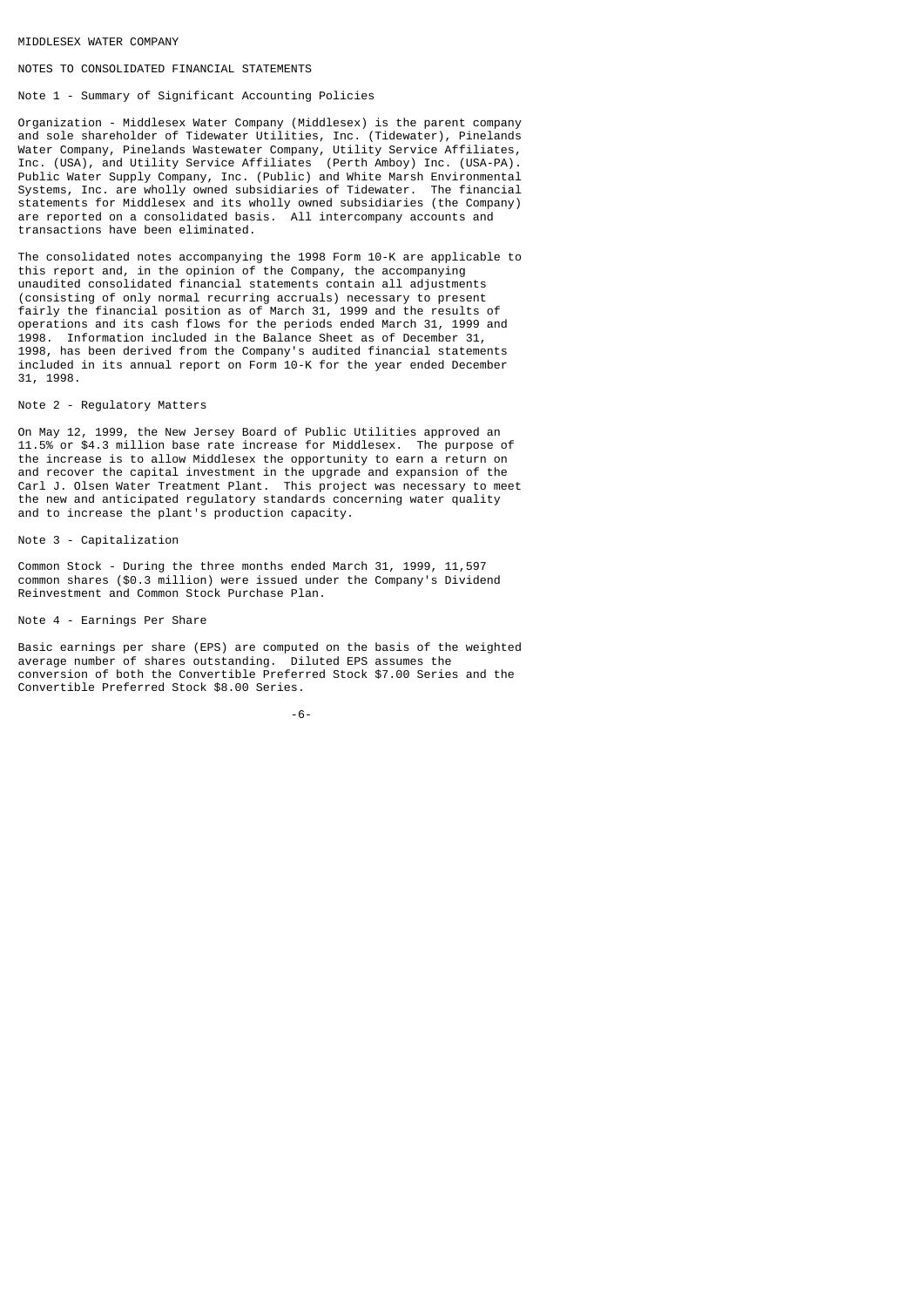|                                        |                          |         | Three Months Ended<br>March 30,    |         | Twelve Months Ended<br>March 30,     |         |                                      |             |  |  |
|----------------------------------------|--------------------------|---------|------------------------------------|---------|--------------------------------------|---------|--------------------------------------|-------------|--|--|
|                                        | 1999<br>Income           | Shares  | 1998<br>Income                     | Shares  | 1999<br>Income                       | Shares  | 1998<br>Income                       | Shares      |  |  |
| BASIC:                                 |                          |         |                                    |         |                                      |         |                                      |             |  |  |
| Net Income<br>Preferred Dividend       | \$1,493,209<br>(79, 697) |         | 4,902,005 \$1,263,251<br>(79, 697) |         | 4,290,681 \$ 6,751,184<br>(318, 786) |         | 4,504,617 \$ 5,842,132<br>(265, 992) | 4, 254, 819 |  |  |
| Earnings Applicable<br>to Common Stock | \$1,413,512              |         | 4,902,005 \$1,183,554              |         | 4,290,681 \$ 6,432,398               |         | 4,504,617 \$ 5,576,140               | 4,254,819   |  |  |
| <b>Basic EPS</b>                       | \$0.29                   |         | \$0.28                             |         | \$1.43                               |         | \$1.31                               |             |  |  |
| DILUTED:<br>Earnings Applicable        |                          |         |                                    |         |                                      |         |                                      |             |  |  |
| to Common Stock                        | \$1,413,512              |         | 4,902,005 \$1,183,554              |         | 4, 290, 681 \$ 6, 432, 398           |         | 4,504,617 \$ 5,576,140               | 4, 254, 819 |  |  |
| \$7.00 Series Dividend                 | 26,042                   | 89,286  | 26,042                             | 89,286  | 104,167                              | 89,286  | 104,307                              | 89,372      |  |  |
| \$8.00 Series Dividend                 | 40,000                   | 137,140 | 40,000                             | 137,140 | 160,000                              | 137,140 | 106,959                              | 91,677      |  |  |
| Adjusted Earnings<br>Applicable to     |                          |         |                                    |         |                                      |         |                                      |             |  |  |
| Common Stock                           | \$1,479,554              |         | 5, 128, 431 \$ 1, 249, 596         |         | 4,517,107 \$ 6,696,565               |         | 4,731,043 \$ 5,787,406               | 4,435,868   |  |  |
| Diluted EPS                            | \$0.29                   |         | \$0.28                             |         | \$1.42                               |         | \$1.30                               |             |  |  |

Note 5 - Business Segment Data

The Company has identified two reportable segments. One is the regulated business of collecting, treating and distributing water on a retail and wholesale basis to residential, commercial, industrial and fire protection customers in parts of New Jersey and Delaware. It also operates a regulated wastewater system in New Jersey. The Company is subject to regulations as to its rates, services and other matters by the States of New Jersey and Delaware with respect to utility service within these States. The other segment is the non-regulated contract services for the operation and maintenance of municipal water and wastewater systems. On January 1, 1999 the Company began operating the water and wastewater systems of the City of Perth Amboy, New Jersey under a service contract. The accounting policies of the segments are the same as those described in the summary of significant accounting policies in Note 1 to the Consolidated Financial Statements. Intersegment transactions relating to operational costs are treated as pass through expenses. Finance charges on intersegment loan activities are based on interest rates that are below what would normally be charged by a third party lender.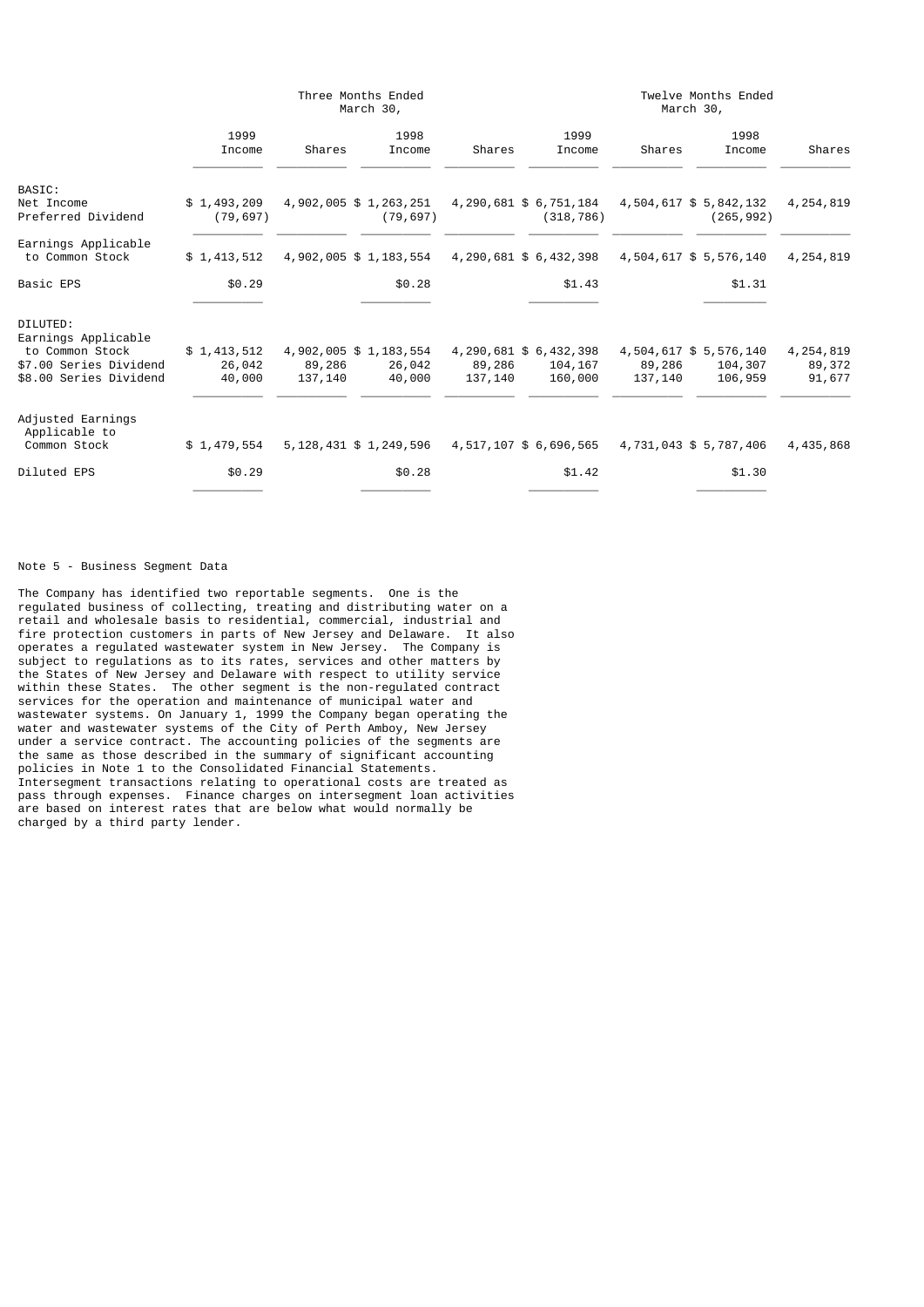|                                                                     | Three Months Ended<br>March 31,   | Twelve Months Ended<br>March 31, |                            |                       |  |
|---------------------------------------------------------------------|-----------------------------------|----------------------------------|----------------------------|-----------------------|--|
| Operations by Segments                                              | 1999                              | 1998                             | 1999                       | 1998                  |  |
| Revenues:<br>Requlated<br>Non-Regulated<br>Intersegment Elimination | \$<br>$9,930$ \$<br>1,761<br>(11) | $9,659$ \$<br>116<br>(6)         | 42,888 \$<br>2,110<br>(29) | 40,316<br>435<br>(24) |  |
| Consolidated Revenues                                               | \$<br>11,680 \$                   | $9,769$ \$                       | 44,969 \$                  | 40,727                |  |

-7-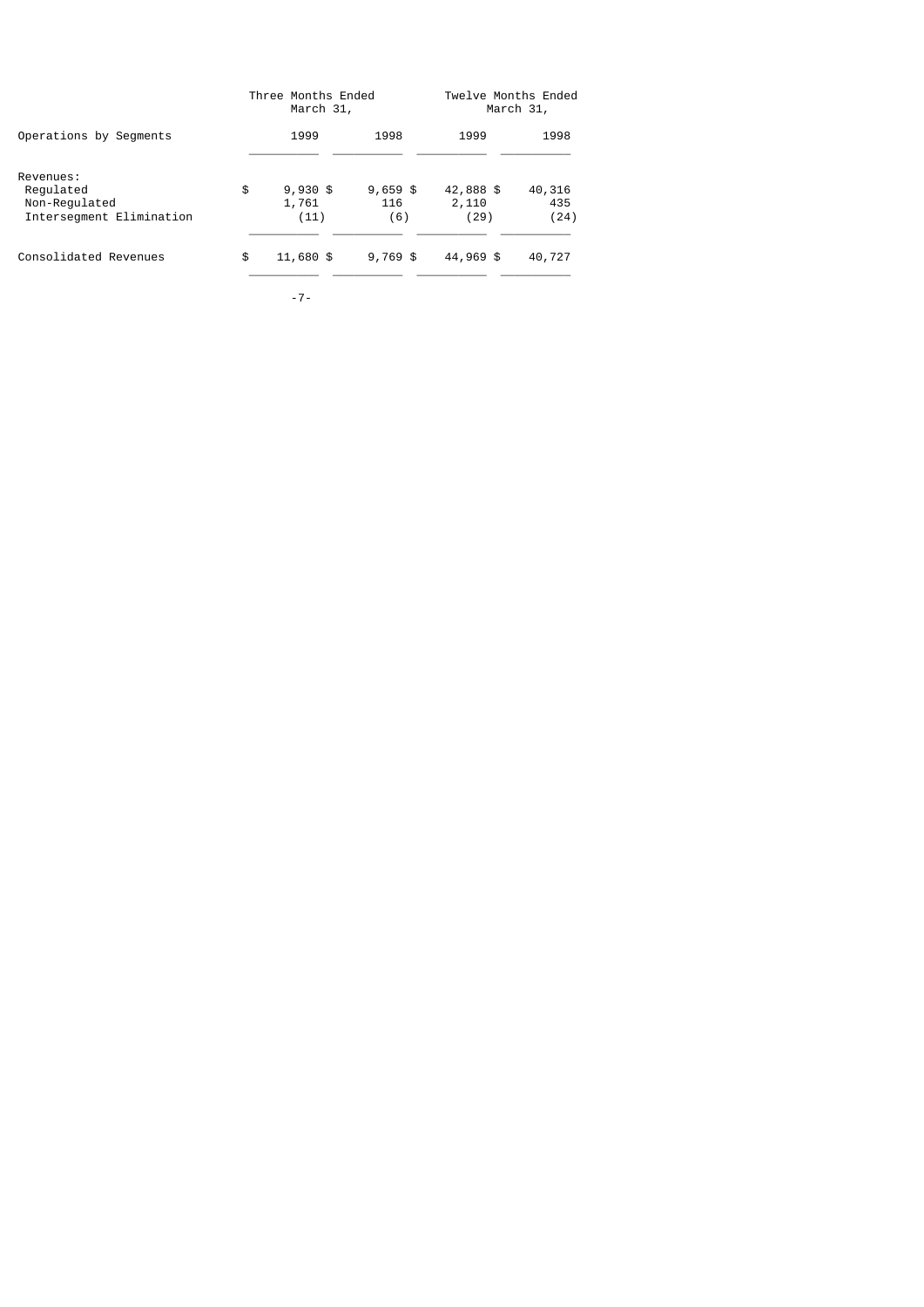|                                                                                      | Three Months Ended<br>March 31, |                                  |  |                                         |  | Twelve Months Ended<br>March 31, |  |                       |  |
|--------------------------------------------------------------------------------------|---------------------------------|----------------------------------|--|-----------------------------------------|--|----------------------------------|--|-----------------------|--|
|                                                                                      |                                 | 1999                             |  | 1998                                    |  | 1999                             |  | 1998                  |  |
| Operating Income:<br>Regulated<br>Non-Regulated<br>Intersegment Elimination          | \$                              | 1,817 \$<br>129<br>0             |  | 1,884 \$<br>64<br>0                     |  | 8,874 \$<br>274<br>0             |  | 8,545<br>220<br>(2)   |  |
| Consolidated Operating Income                                                        | \$                              | 1,946 \$                         |  | 1,948 \$                                |  | $9,148$ \$                       |  | 8,763                 |  |
| Depreciation/Amortization:<br>Regulated<br>Non-Regulated<br>Intersegment Elimination | \$                              | 856 \$<br>5<br>0                 |  | 808 \$<br>0<br>0                        |  | $3,332$ \$<br>5<br>0             |  | 3,123<br>0<br>0       |  |
| Consolidated<br>Depreciation/Amortization                                            | \$                              | 861 \$                           |  | 808 \$                                  |  | $3,337$ \$                       |  | 3,123                 |  |
| Other Income:<br>Regulated<br>Non-Regulated<br>Intersegment Elimination              | \$                              | 840 \$<br>0<br>(141)             |  | $297$ \$<br>0<br>(124)                  |  | $3,175$ \$<br>0<br>(853)         |  | 1,121<br>0<br>(668)   |  |
| Consolidated Other Income                                                            | \$                              | 699 \$                           |  | 173 \$                                  |  | $2,322$ \$                       |  | 453                   |  |
| Interest Expense:<br>Regulated<br>Non-Regulated<br>Intersegment Elimination          | \$                              | 1,228 \$<br>47<br>(123)          |  | 886 \$<br>22<br>(50)                    |  | 4,954 \$<br>164<br>(400)         |  | 3,476<br>79<br>(181)  |  |
| Consolidated Interest Expense                                                        | \$                              | 1,152 \$                         |  | 858 \$                                  |  | 4,718 \$                         |  | 3,374                 |  |
| Net Income:<br>Regulated<br>Non-Regulated<br>Intersegment Elimination                | \$                              | 1,429 \$<br>82<br>(18)           |  | 1,294 \$<br>42<br>(73)                  |  | 7,095 \$<br>110<br>(454)         |  | 6,189<br>142<br>(489) |  |
| Consolidated Net Income                                                              | \$                              | $1,493$ \$                       |  | $1,263$ \$                              |  | 6,751 \$                         |  | 5,842                 |  |
| Capital Expenditures:<br>Regulated<br>Non-Regulated<br>Intersegment Elimination      | \$                              | 6,208 \$<br>150<br>0             |  | 4,766 \$<br>0<br>0                      |  | 27,716 \$<br>150<br>0            |  | 14,213<br>0<br>0      |  |
| Total Capital Expenditures                                                           | \$                              | $6,358$ \$                       |  | 4,766 \$                                |  | 27,866 \$                        |  | 14,213                |  |
|                                                                                      |                                 | As of<br>1999                    |  | As of<br>March 31, December 31,<br>1999 |  |                                  |  |                       |  |
| Assets:<br>Regulated<br>Non-Regulated<br>Intersegment Elimination                    | \$                              | 218,950 \$<br>2,815<br>(18, 645) |  | 219,014<br>2,377<br>(17, 890)           |  |                                  |  |                       |  |
| Consolidated Assets                                                                  | \$                              | 203,120 \$                       |  | 203,501                                 |  |                                  |  |                       |  |
|                                                                                      |                                 | -8-                              |  |                                         |  |                                  |  |                       |  |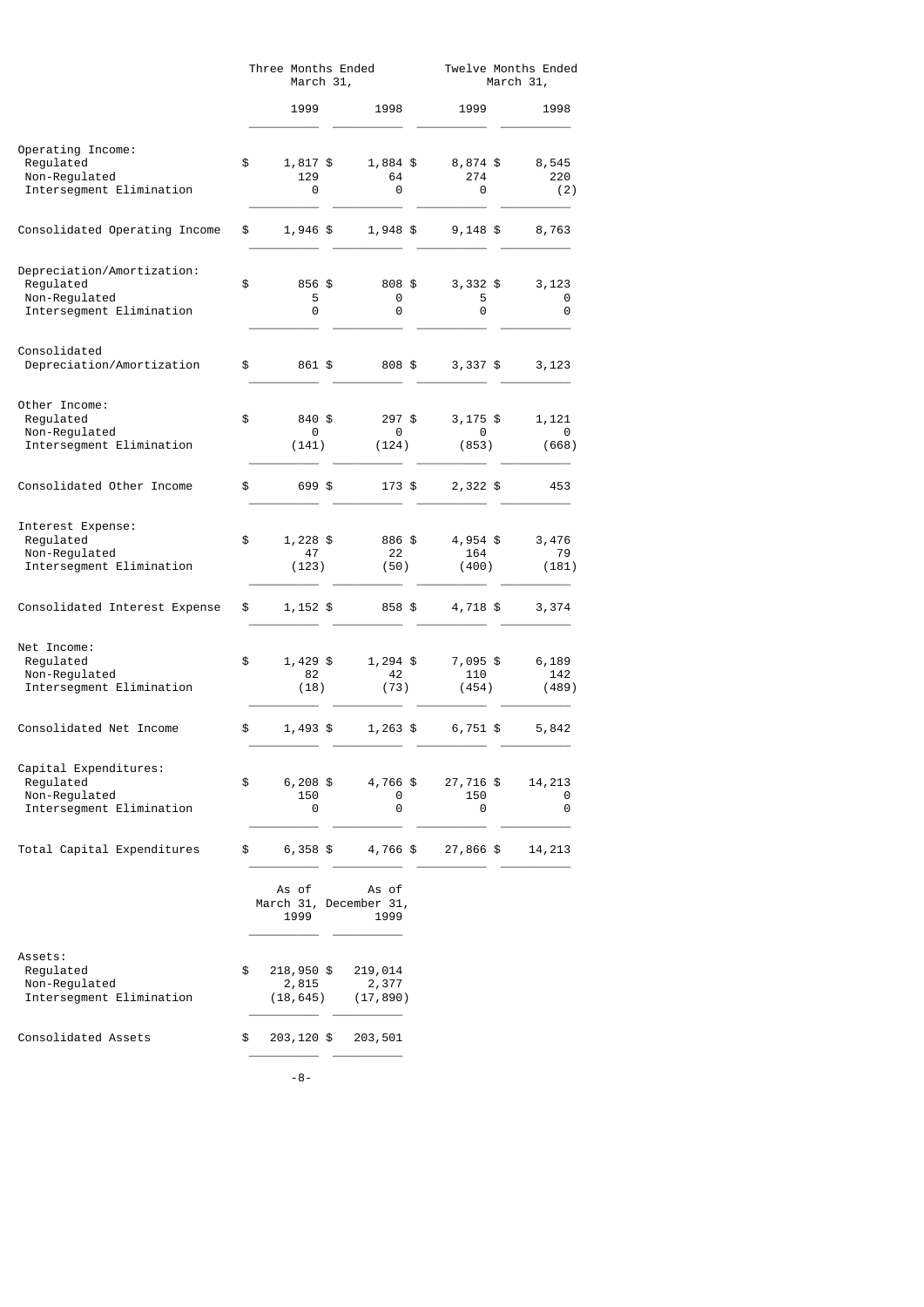Results of Operations - Three Months Ended March 31, 1999

Operating revenues for the three months ended March 31, 1999 were up \$1.9 million or 19.6% from the same period in 1998. A large part of the increase relates to \$1.6 million in contract service revenues from USA-PA, a subsidiary established to provide operating and maintenance services to the water and wastewater systems of the City of Perth Amboy, which was effective January 1, 1999. In addition, the full benefit of Middlesex's 4.4% rate increase implemented in late January 1998 and the third phase of the Pinelands Water and Wastewater rate increases implemented in late January 1999 added \$0.2 million to revenues. Continued growth in the customer base of our Delaware operations also contributed \$0.1 million to revenues.

Offsetting higher revenues were increased operating expenses of \$1.9 million or 24.5% over last year. The inclusion of USA-PA's operations and maintenance expenses accounted for \$1.5 million of the increase. Higher pumpage and pump configurations used during the ongoing construction at the Carl J. Olsen Water Treatment Plant (CJO Plant) increased purchased power expenses by \$0.1 million. Increases were also experienced in administrative and general expenses of \$0.1 million, maintenance within the transmission and distribution area of \$0.1 million and labor costs of \$0.2 million.

Other taxes, which rose \$0.1 million or 8.2%, included higher revenue related taxes, real estate taxes and payroll taxes. Federal income taxes were lower by \$0.2 million, which reflected a lower amount of deferred taxes, which offset an increased amount of current taxable income.

Other income increased \$0.5 million compared to the same three-month period in 1998. An increase of \$0.4 million in Allowance for Funds Used During Construction was related to the capital expenditures incurred in connection with the upgrade of the CJO Plant. Interest income increased \$0.1 million resulting in part from the unexpended proceeds available for investment from the Series W Mortgage Bonds.

Total interest charges rose \$0.3 million and reflect debt service on the Series W First Mortgage Bonds issued in March 1998.

The rise in net income to \$1.5 million, up 18.2% from \$1.3 million, was attributable to the net financing activity related to the CJO Plant construction.

Results of Operations - Twelve Months Ended March 31, 1999

Operating revenues for the twelve months ended March 31, 1999 were higher by \$4.2 million or 10.4%. The following factors contributed to this increase. The inclusion of USA-PA for three months and Public for an entire year attributed \$1.6 million and \$0.4 million, respectively, to revenues. USA-PA began operation in January 1999 and Public was acquired in July 1997. Rate increases implemented by Middlesex and the Pinelands Water and Wastewater Companies accounted for \$1.7 million of additional revenues. Tidewater's continued growth in its customer base also contributed \$0.5 million in revenues. Total operating expenses increased \$3.9 million or 12.0%. Primary factors contributing to the increase are

-9-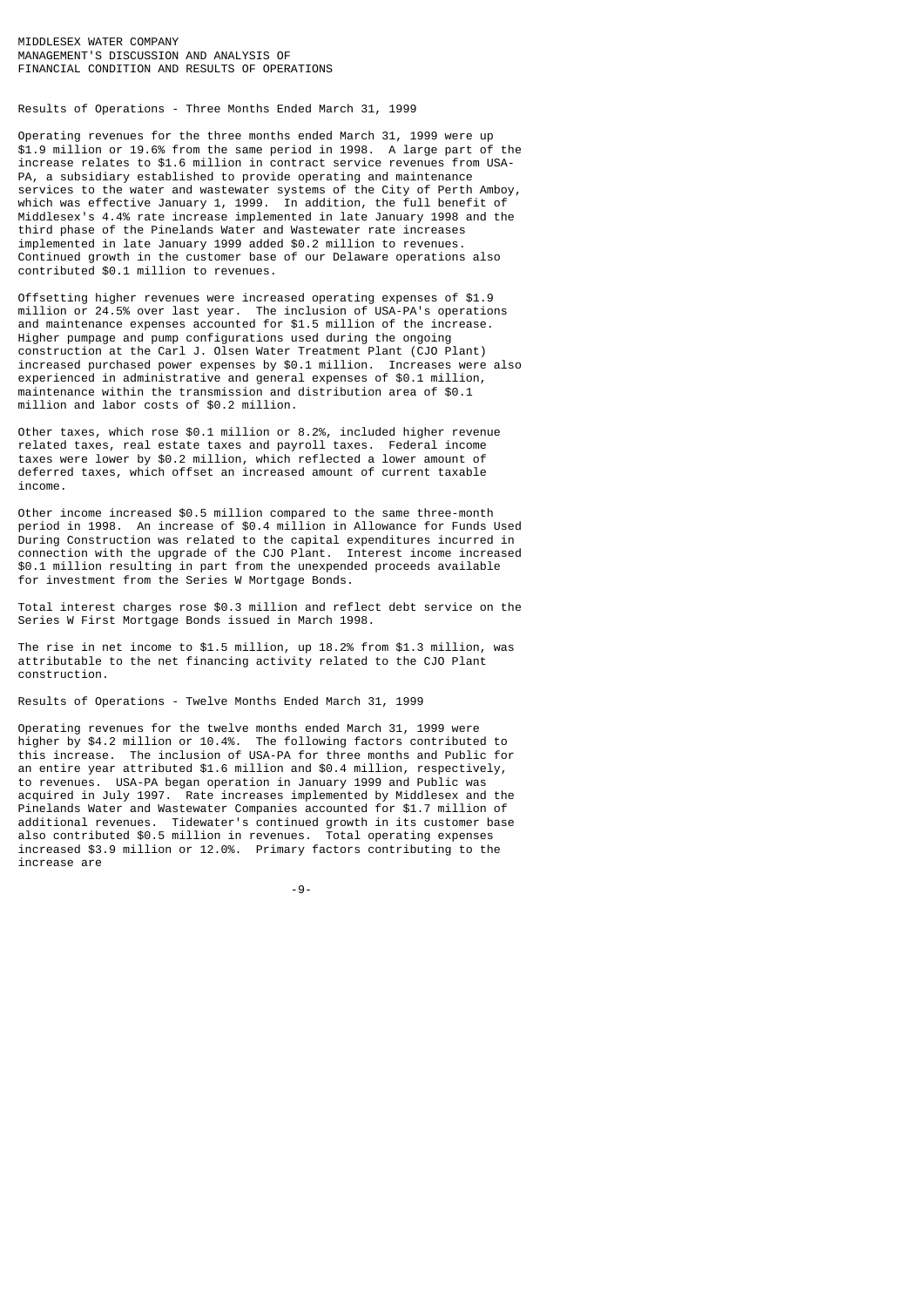the inclusion of USA-PA's and Public's operating and maintenance expenses for \$1.5 million and \$0.2 million, respectively. Purchased water cost rose \$0.2 million due to a change in the composition of the water sources used to supply Middlesex customers. Purchased power also increased by \$0.2 million due to the pump configurations used at the CJO Plant. Mandated recognition of postretirement benefit costs other than pensions and amortization of regulatory deferrals approved by the New Jersey Board of Public Utilities added \$0.4 million and \$0.1 million, respectively, to expenses. Labor costs also added \$0.7 million to increased expenses.

Depreciation expense increased \$0.2 million or 6.9% as a result of newly constructed utility plant placed in service during the twelve-month period and utility plant acquired through the acquisition of Public.

Other Taxes increased \$0.4 million or 7.1%. The increase primarily relates to higher revenue-related taxes, employers' payroll taxes and the inclusion of USA-PA. Federal income taxes decreased \$0.3 million or 11.2% as a result of a lower amount of deferred taxes offsetting an increased amount of current taxes.

Other income rose \$1.8 million with the Allowance for Funds Used During Construction, (AFUDC), accounting for \$1.1 million. The increase in AFUDC reflects capitalized interest on expenditures associated with the upgrade of the CJO Plant. Unexpended proceeds available for investment from the Series W First Mortgage Bonds, which were issued in March 1998, increased interest income by \$0.7 million.

Interest expense related to the Series W First Mortgage Bonds issued in March 1998 contributed \$1.2 million to the increase in total interest charges of \$1.3 million. The remainder of the increase is due to shortterm borrowings, incurred to provide interim financing for the Company's capital program.

The \$0.1 million increase in preferred stock dividend requirements reflects the issuance on July 31, 1997 of the \$8.00 preferred stock series to complete the acquisition of Public. Basic and diluted earnings per share increased \$0.12. The \$0.01 per share dilution for the twelve months ended March 31, 1999 and 1998 is the result of the two series of convertible preferred stock currently outstanding.

### Capital Resources

 The Company's capital program for 1999 is estimated to be \$26.6 million and includes \$15.0 million for the upgrade of the CJO scheduled for completion in June 1999, \$2.0 million for the RENEW Program, which is our program to clean and cement line approximately nine miles of unlined mains in the Middlesex System. There is a total of approximately 170 miles of unlined mains in the 670 mile Middlesex System. The capital miles of unlined mains in the 670 mile Middlesex System. program also includes \$5.8 million for water system additions and improvements for our Delaware systems and \$3.8 million for scheduled upgrades to our existing systems in New Jersey. The scheduled upgrades consists of \$1.0 million for mains, \$0.7 million for service lines, \$0.5 million for meters, \$0.4 for hydrants and \$1.2 million for various other items.

#### Liquidity

Proceeds from the \$23.0 million Series W First Mortgage Bonds and the December 1998, \$12.7 million common stock offering are being used to finance the CJO Plant expenditures in 1999. Middlesex issued \$2.2 million of First Mortgage Bonds in November 1998 through the New Jersey State Revolving Fund (SRF) to cover the cost of the 1999 RENEW Program. The Company intends to apply for SRF funding in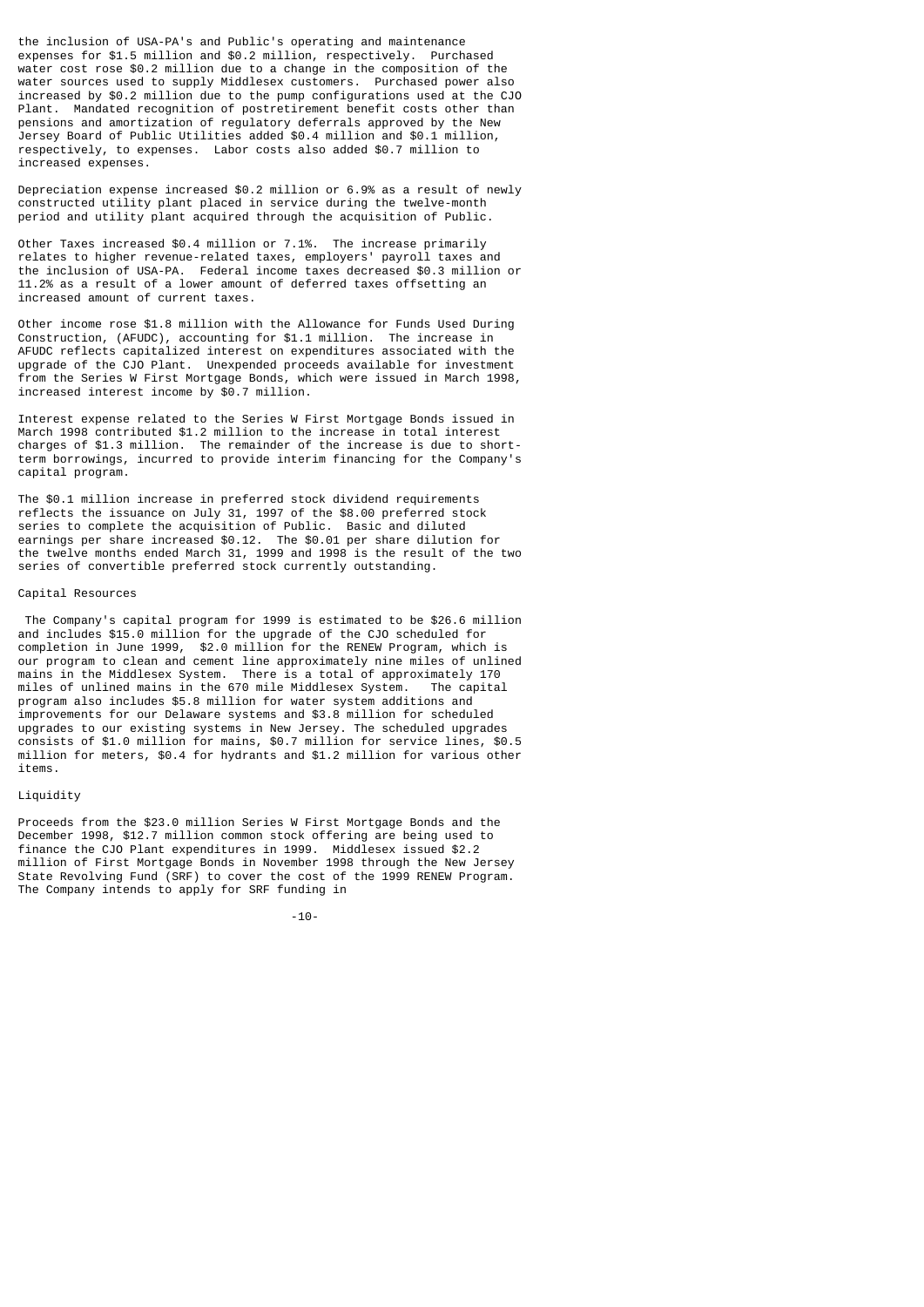1999 for the years 2000 and 2001. The capital program in Delaware will be financed through a combination of a capital contribution from Middlesex and long-term debt financing from either a financial institution or the Company. Other capital expenditures will be financed through internally generated funds and sale of common stock through the Dividend Reinvestment and Common Stock Purchase Plan (DRP). Capital expenditures of \$6.2 million have been incurred in the three months ended March 31, 1999. The Company may also utilize short-term borrowings through \$28.0 million of available lines of credit it has with three commercial banks for working capital purposes. At March 31, 1999, there were no outstanding loans against the lines of credit.

#### Accounting Standards

In June 1998, The Financial Accounting Standards Board (FASB) issued SFAS No. 133, "Accounting for Derivative Instruments and Hedging Activities." This Statement establishes accounting and reporting standards for derivative instruments, including certain derivative instruments embedded in other contracts. The Company is currently evaluating the requirements of the accounting standard, which is required to be adopted in the first quarter of 2000.

#### Year 2000 Readiness

The Company, through its year 2000 (Y2K) Committee, continues to advance in its efforts to ensure that our ability to provide service will not be interrupted by Y2K related problems.

Responses to our critical vendor questionnaire have reached approximately 70%. There was a 100% response rate from the most important vendors, namely electric utilities, chemical companies, bulk water suppliers and telecommunications providers. Each vendor has indicated their level of readiness. This information is being used to finalize Middlesex contingency plans, which are scheduled to be completed in June 1999.

The Y2K Committee continues to focus on completing its inventory of equipment that may contain embedded chips. We are working with the equipment manufacturers to help identify the affected equipment and the ability to modify or replace the equipment in a timely manner. The ability to modify or replace the equipment in a timely manner. ability of our financial system to recognize post 1999 dates was tested and determined to be compliant. Our customer billing and information system is scheduled for testing during May 1999.

### Forward Looking Information

Certain matters discussed in this report on Form 10-Q are "forwardlooking statements" intended to qualify for safe harbors from liability established by the Private Securities Litigation Reform Act of 1995. Such statements may address future plans, objective, expectations and events concerning various matters such as capital expenditures, earnings, litigation, growth potential, rate and other regulatory matters, liquidity and capital resources and accounting matters. Actual results in each case could differ materially from those currently anticipated in such statements. The Company undertakes no obligation to publicly update or revise any forward-looking statements, whether as a result of new information, future events or otherwise.

-11-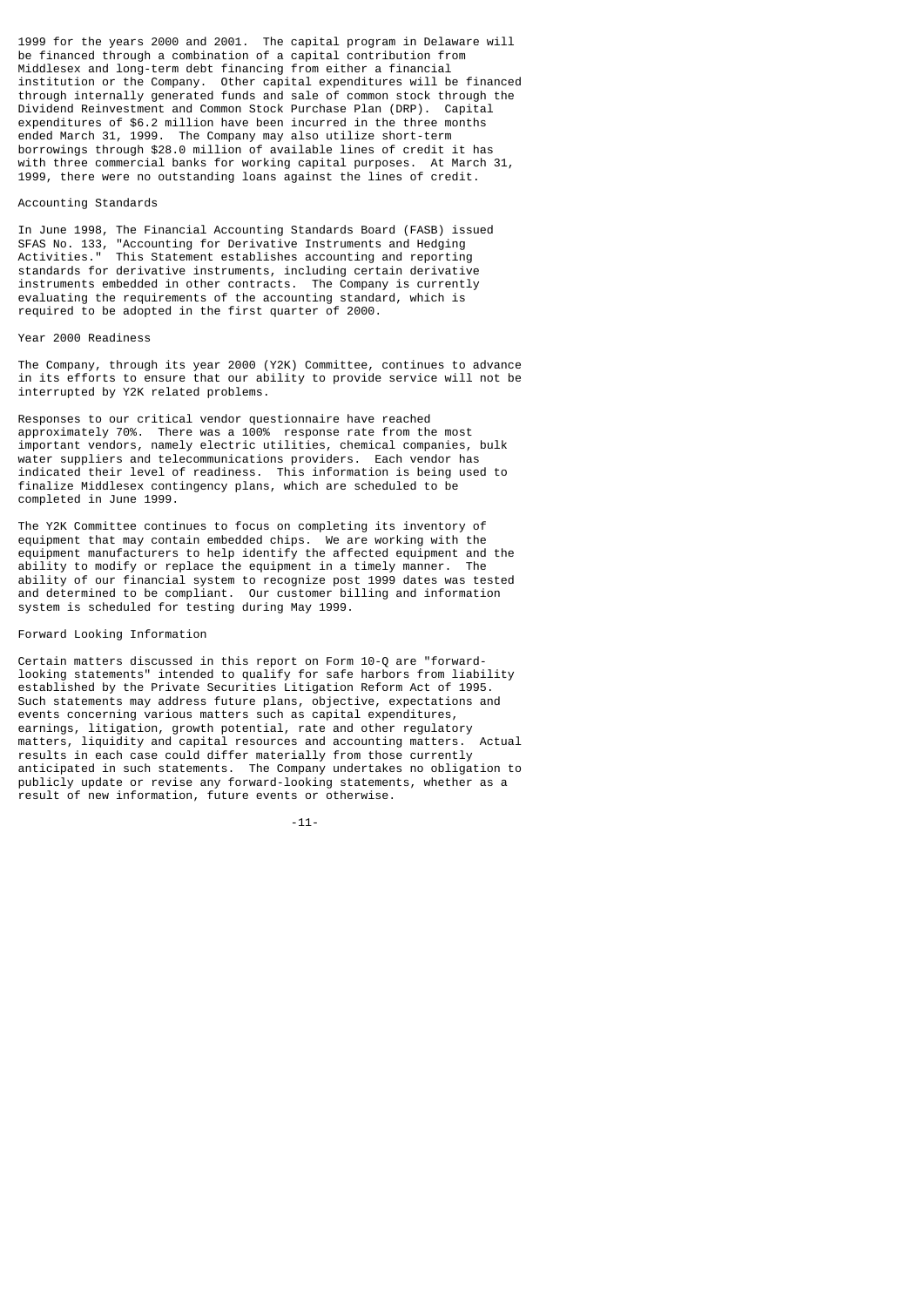# Item 3. Quantitative and Qualitative Disclosures of Market Risk

The Company is subject to the risk of fluctuating interest rates in the normal course of business. Our policy is to manage interest rates through the use of fixed rate long-term debt and, to a lesser extent, short-term debt. The Company's interest rate risk related to existing fixed rate, long-term debt is not material due to the term of the majority of our First Mortgage Bonds, which have maturity dates ranging from 2009 to 2038. Over the next twelve months approximately \$0.1 million of the current portion of three existing long-term debt instruments will mature. Applying a hypothetical change in the rate of interest charged by 10% on those borrowings, would not have a material effect on earnings.

-12-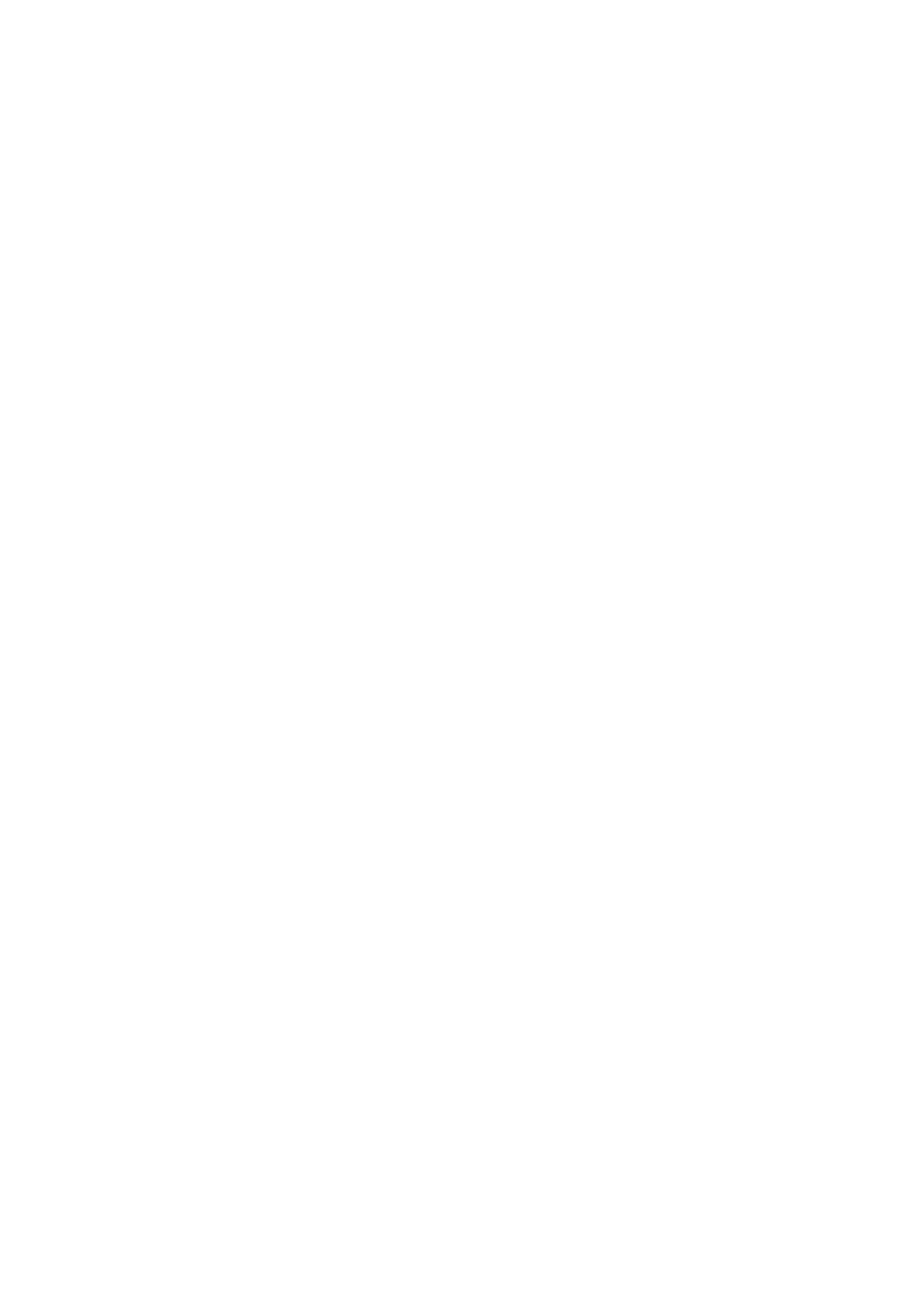# MIDDLESEX WATER COMPANY

PART II. OTHER INFORMATION

| Item 1. | Legal Proceedings<br>None                                    |                                                                  |                                  |  |  |  |  |  |
|---------|--------------------------------------------------------------|------------------------------------------------------------------|----------------------------------|--|--|--|--|--|
| Item 2. | Changes in Securities<br>None.                               |                                                                  |                                  |  |  |  |  |  |
| Item 3. | Defaults upon Senior Securities<br>None.                     |                                                                  |                                  |  |  |  |  |  |
| Item 4. | Submission of Matters to a Vote of Security Holders<br>None. |                                                                  |                                  |  |  |  |  |  |
| Item 5. | Other Information<br>None                                    |                                                                  |                                  |  |  |  |  |  |
| Item 6. | Exhibits and Reports on Form 8-K<br>(a) Exhibits:            | No. 11, Statement Regarding Computation<br>of Per Share Earnings |                                  |  |  |  |  |  |
|         | (b) Reports on Form 8-K:                                     | None                                                             | No. 27, Financial Data Schedule. |  |  |  |  |  |
|         |                                                              |                                                                  |                                  |  |  |  |  |  |

SIGNATURE

 Pursuant to the requirements of the Securities Exchange Act of 1934, the registrant has duly caused this report to be signed on its behalf by the undersigned thereto duly authorized.

> MIDDLESEX WATER COMPANY (Registrant)

 /s/A. Bruce O'Connor Date: May 10, 1999 A. Bruce O'Connor Vice President and Controller

-13-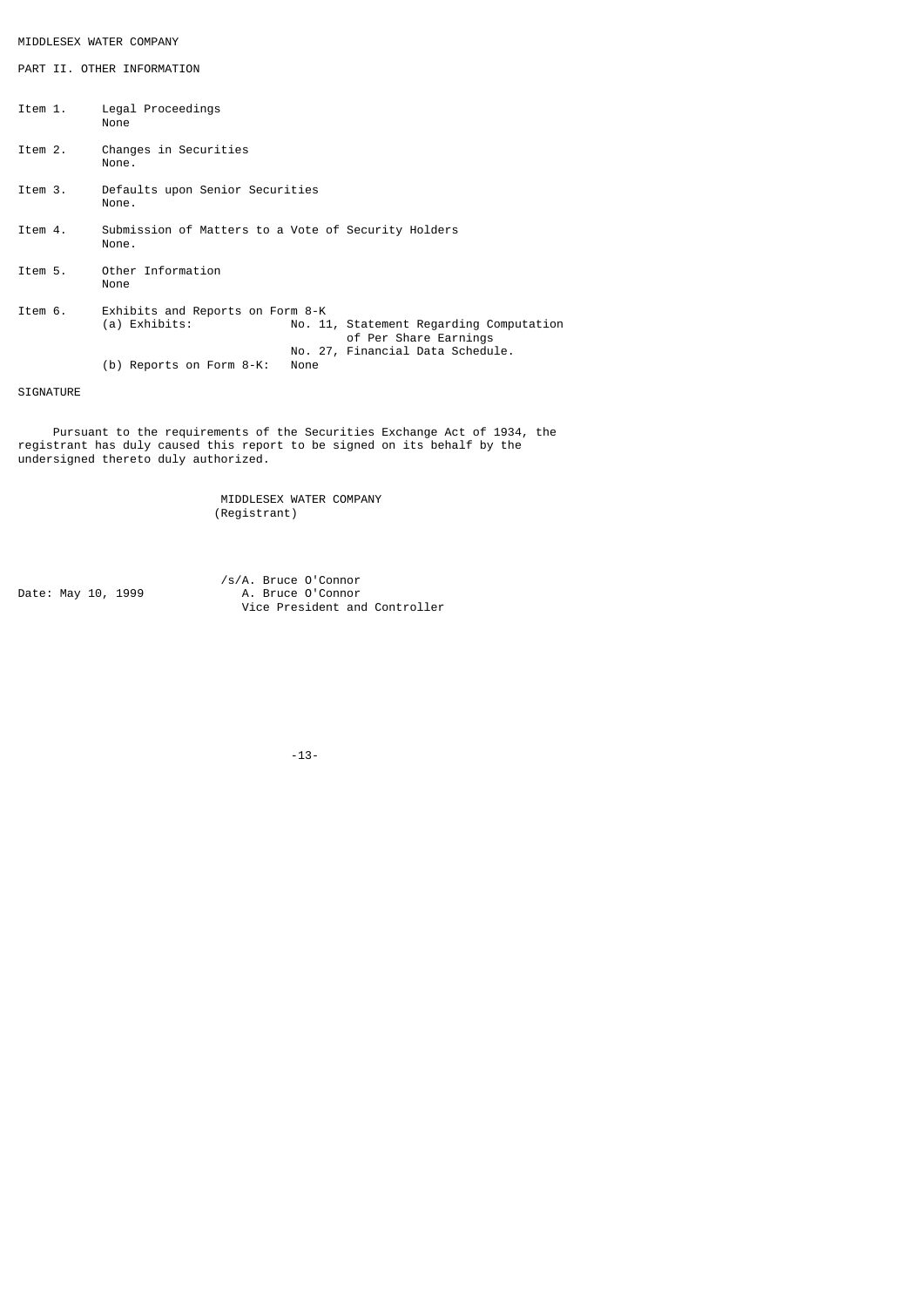```
 3-MOS
          DEC-31-1999
 MAR-31-1999
PER-BOOK
       164,955,616
       4,085,072
        21,303,827
        12,775,475
 0
 203,119,990
 45,793,862
 0
          21,180,452
      66,974,314
 0
 4,995,635
 78,003,954
 0
 0
 0
        88,000
 0
 0
 0
 53,058,087
 203,119,990
 11,679,893
          495,198
 9,238,679
 9,733,877
         1,946,016
           699,200
 2,645,216
 1,152,007
             1,493,209
        79,697
 1,413,512
 1,445,197
 4,163,988
         2,175,039
               0.29
               0.29
```